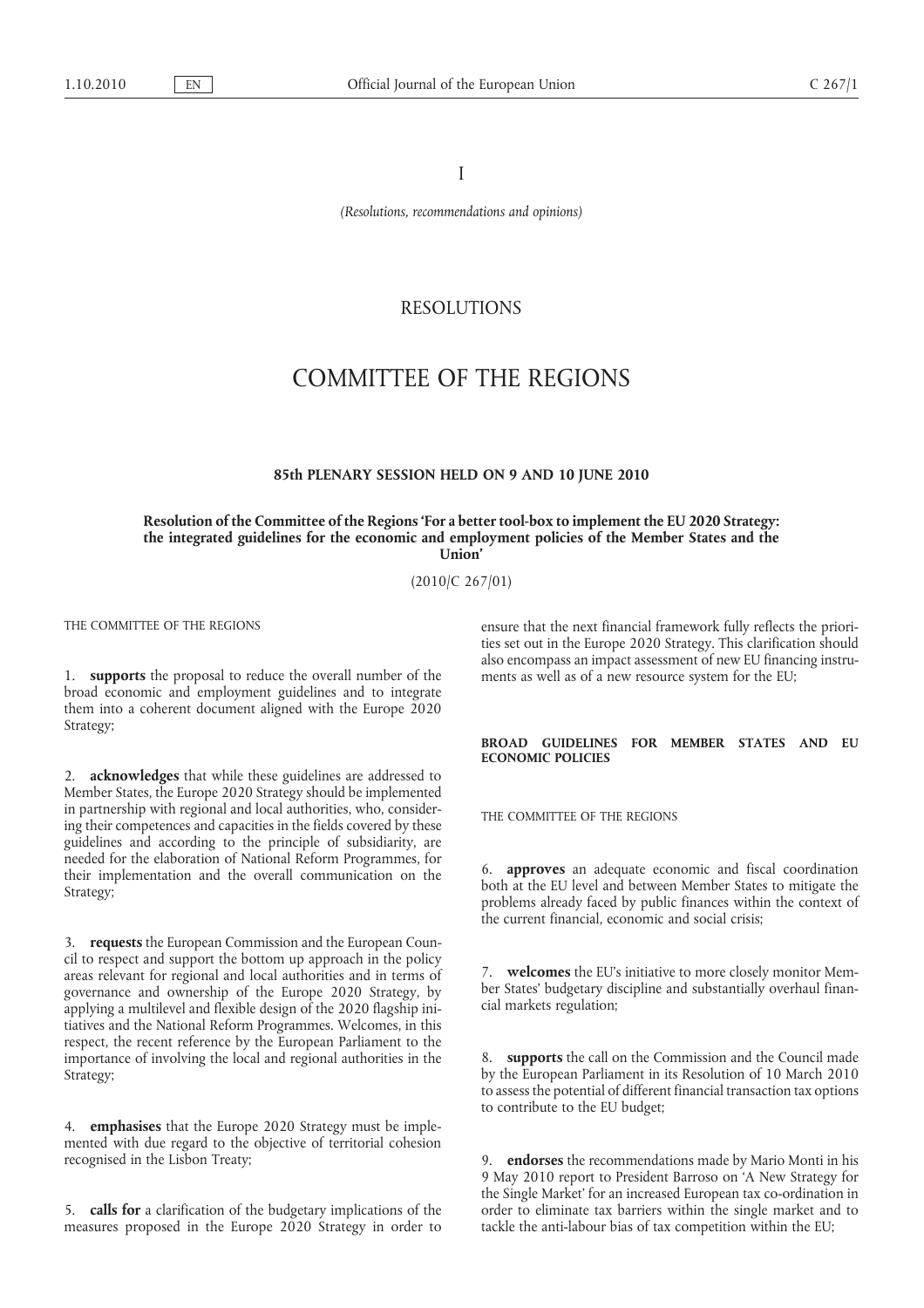10.  **underlines** that long-term monetary stability can only be achieved by convincing consolidation and a stricter stability package. It can be supported by strengthening long-term growth perspectives for all EU countries and territories through a mix of structural policies for sustainable growth (Europe 2020 Strategy) and cohesion policy, both of which should be granted adequate resources;

11.  **advocates** stronger emphasis on the quality and sustainability of public finances which should be targeted at public investment in environmentally and socially innovative sectors;

12. **strongly opposes** the proposal made by the European Commission in its 12 May 2010 Communication on reinforced economic governance to suspend the Cohesion Fund for Member States subject to an Excessive Deficit Procedure (EDP). This proposal would be discriminatory in three regards: i) it singles out cohesion policy as the only EU policy where sanctions would apply; ii) the suspension would unfairly target regions and cities and iii) it would be unfair considering the uneven allocation of Cohesion Fund resources among Member States;

13. **firmly reiterates** that cohesion policy has to be strengthened in its role as the only EU policy which offers an integrated place-based approach to development allowing the combination of European priorities with local and regional specificities and which addresses the reduction of disparities between and within regions;

14. **considers** that evaluation of growth should not only refer to GDP figures but also to the distribution of growth and to measurable targets for the depletion of natural resources;

15. **welcomes** the development of regional research and innovation strategies that foster cooperation of public authorities, universities and the private sector resulting in jobs and sustainable growth of regions and cities;

16. **recalls** that local and regional authorities have a responsibility to fight climate change and to protect the environment. They can reap important benefits from the necessary shift to a low-carbon economy if an adequate European framework is put in place, which allows for the anticipation of technological changes, as well as the adaptation of education and vocational training profiles and the encouragement of green public procurement. **Supports**, in this context, the Covenant of Mayors initiative and its enlargement to the regional level;

17.  **considers** support to entrepreneurship as crucial to turn creative ideas into innovative products, services and processes that can create growth, quality jobs, territorial, economic and social cohesion; moreover **encourages** local and regional authorities to improve the conditions for the functioning of the SMEs in

line with the Small Business Act initiative, notably by exploiting to the full the potential of e-government services; also **recognises** in this context the important role that can be played in helping the economy through smart growth by supporting women entrepreneurs. Calls for a European Framework for Women's Economical Development as a means to tackle disparities in member states, fight child poverty, facilitate work-life balance, enhance growth potential and the regional development of a growing SME base;

### **GUIDELINES FOR EMPLOYMENT POLICIES OF MEMBER STATES**

18. **reiterates** that because the social partners, including local and regional authorities, are large employers in the EU's Member States and because of the role they often play in providing education, training and measures supporting the labour market they are key to delivering flexicurity policies. Regions and municipalities should therefore be involved at the outset of policy formation in order to contribute to dynamic labour markets and help citizens into work;

19. **notes** that long term integrated planning and financing of the public education systems, transport infrastructures, child care facilities and educational establishments is crucial for the development of sustainable regional labour markets;

20. **recalls** that the local and regional authorities are central players in the implementation process for achieving the strategic objectives concerning quality, relevance of and participation in education, as well as the prevention of early school drop out;

21. **recalls** that, in a period where unemployment is rising, young people face difficulties entering the labour market and need a greater understanding of the various options available to them, to secure a smooth transition from education to either the labour market or to life as a job-creating entrepreneur. Expects therefore that the European Youth Pact be included in the guidelines and that entrepreneurship will be promoted more actively at school level;

22. calls for targeted measures for older workers, who find themselves unemployed due to the economic crisis, to empower them with new, better skills for further job opportunities;

23. **stresses** that in order to achieve the proposed reduction by 25 % on the number of Europeans living below the national poverty lines, adequate funding should be attributed to local and regional authorities, as they hold legal responsibilities for framing, funding and carrying out active inclusion policies: and promoting the decent work agenda. The year 2010 of fighting poverty and social exclusion is the appropriate moment to highlight these facts which risk to deteriorate further due to the current financial and economic crisis;